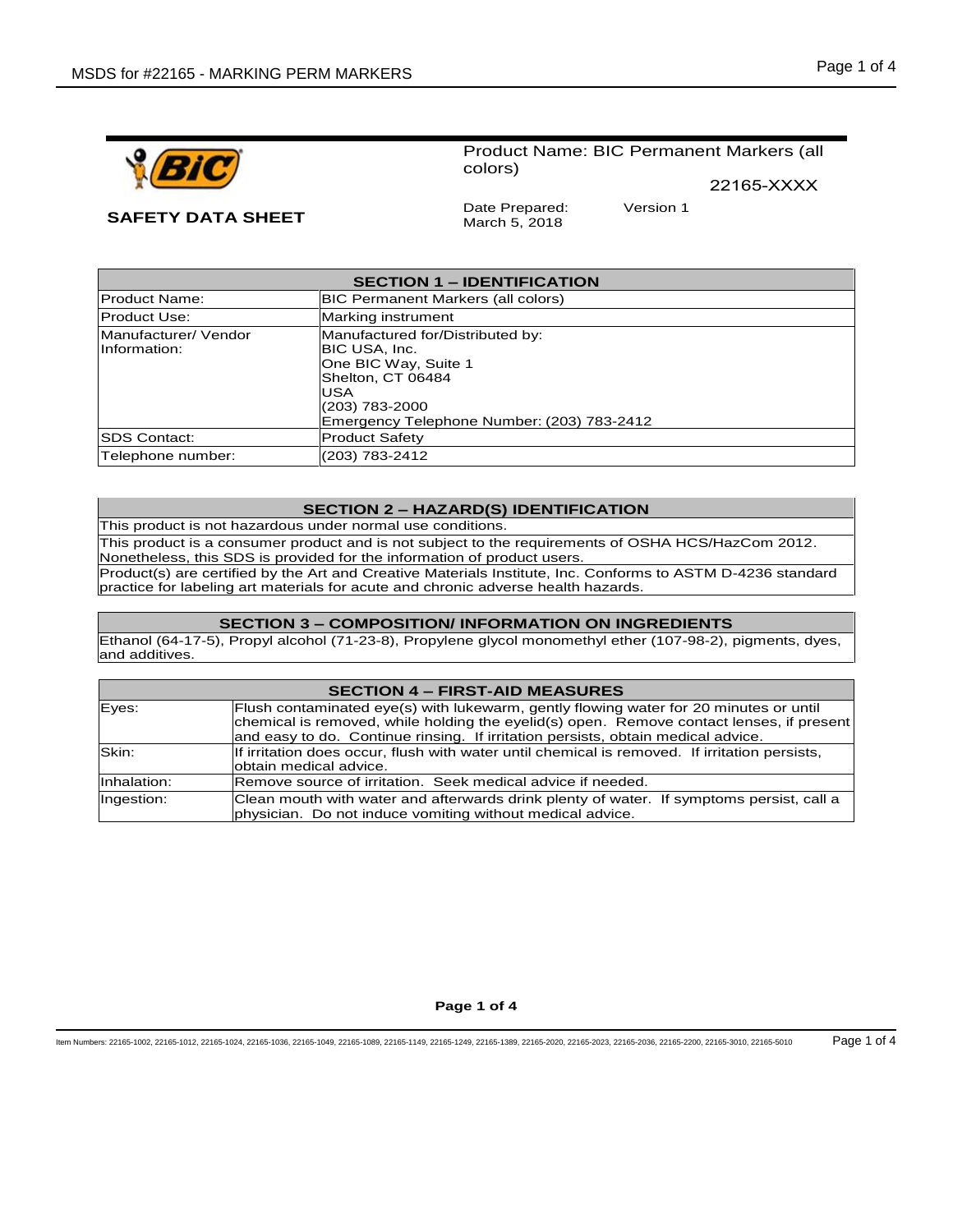# **BIC Permanent Markers (all colors) <b>SAFETY DATA SHEET March 5, 2018 March 5**, 2018

| <b>SECTION 5 – FIRE-FIGHTING MEASURES</b> |                                                                                                               |
|-------------------------------------------|---------------------------------------------------------------------------------------------------------------|
| <b>Flammable Properties</b>               | The ink, which is absorbed in a solid filler, is flammable but not readily ignited.                           |
| Flash Point                               | $ 55.4$ °F (Liquid ink only) / 13°C                                                                           |
|                                           | The item itself cannot exhibit a flashpoint because it is a solid.                                            |
| Suitable Extinguishing                    | Use extinguishing measures that are appropriate to local circumstances and the                                |
| Media                                     | surrounding environment.                                                                                      |
| Unsuitable Extinguishing                  | None                                                                                                          |
| Media                                     |                                                                                                               |
|                                           | Protective Equipment and Wear self-contained breathing apparatus for fire fighting if necessary. In the event |
| <b>Precautions for</b>                    | of fire and/or explosion do not breathe fumes.                                                                |
| Firefighters                              |                                                                                                               |

| <b>SECTION 6 – ACCIDENTAL RELEASE MEASURES</b> |                                                                                                                                    |
|------------------------------------------------|------------------------------------------------------------------------------------------------------------------------------------|
| <b>Personal Precautions</b>                    | Remove all sources of ignition.                                                                                                    |
|                                                | Environmental Precautions Prevent further product breakage if safe to do so. Use absorbents to contain ink<br>for proper disposal. |
| Methods for Containment                        | None required.                                                                                                                     |
| Methods for Cleaning Up                        | Pick up and transfer to properly labeled containers.                                                                               |

| <b>SECTION 7 - HANDLING AND STORAGE</b> |                                                                  |
|-----------------------------------------|------------------------------------------------------------------|
| Handling                                | None required under normal usage.                                |
| Storage                                 | Keep containers tightly closed in a cool, well-ventilated place. |

| <b>SECTION 8 - EXPOSURE CONTROLS/ PERSONAL PROTECTION</b> |                                                                        |
|-----------------------------------------------------------|------------------------------------------------------------------------|
| Personal Protective Equipment                             |                                                                        |
| Eye/Face Protection:                                      | None necessary under normal use conditions.                            |
| Hand Protection:                                          | None necessary under normal use conditions.                            |
|                                                           | Skin and Body Protection: None necessary under normal use conditions.  |
| <b>Respiratory Protection:</b>                            | None necessary under normal use conditions.                            |
| Hygiene Measures                                          | Handle in accordance with good industrial hygiene and safety practice. |

| <b>SECTION 9 - PHYSICAL AND CHEMICAL PROPERTIES</b> |                                                                                  |
|-----------------------------------------------------|----------------------------------------------------------------------------------|
| Appearance & Physical                               | Solid. The ink is absorbed in a filler material. There is no free-flowing ink in |
| State:                                              | this marker.                                                                     |
| Odor:                                               | Alcohol                                                                          |
| Odor Threshold:                                     | Not Available                                                                    |
| pH:                                                 | Not Available                                                                    |
| Melting Point/Freezing Point: Not Available         |                                                                                  |
| Initial Boiling Point and                           | Not Available                                                                    |
| Boiling Range:                                      |                                                                                  |
| Flash point:                                        | 13°C (55.4°F) [Closed cup] (Liquid ink only)                                     |
|                                                     | The item itself cannot exhibit a flashpoint because it is a solid.               |
| Evaporation Rate:                                   | Not Available                                                                    |
| Flammability:                                       | Not Available                                                                    |
| Vapor Pressure:                                     | <b>Not Available</b>                                                             |
| Vapor Density:                                      | Not Available                                                                    |
| Density/Specific Gravity:                           | <b>Not Available</b>                                                             |

**Page 2 of 4**

Item Numbers: 22165-1002, 22165-1012, 22165-1024, 22165-1036, 22165-1049, 22165-1089, 22165-1149, 22165-1249, 22165-1389, 22165-2020, 22165-2023, 22165-2036, 22165-2200, 22165-3010, 22165-5010 Page 2 of 4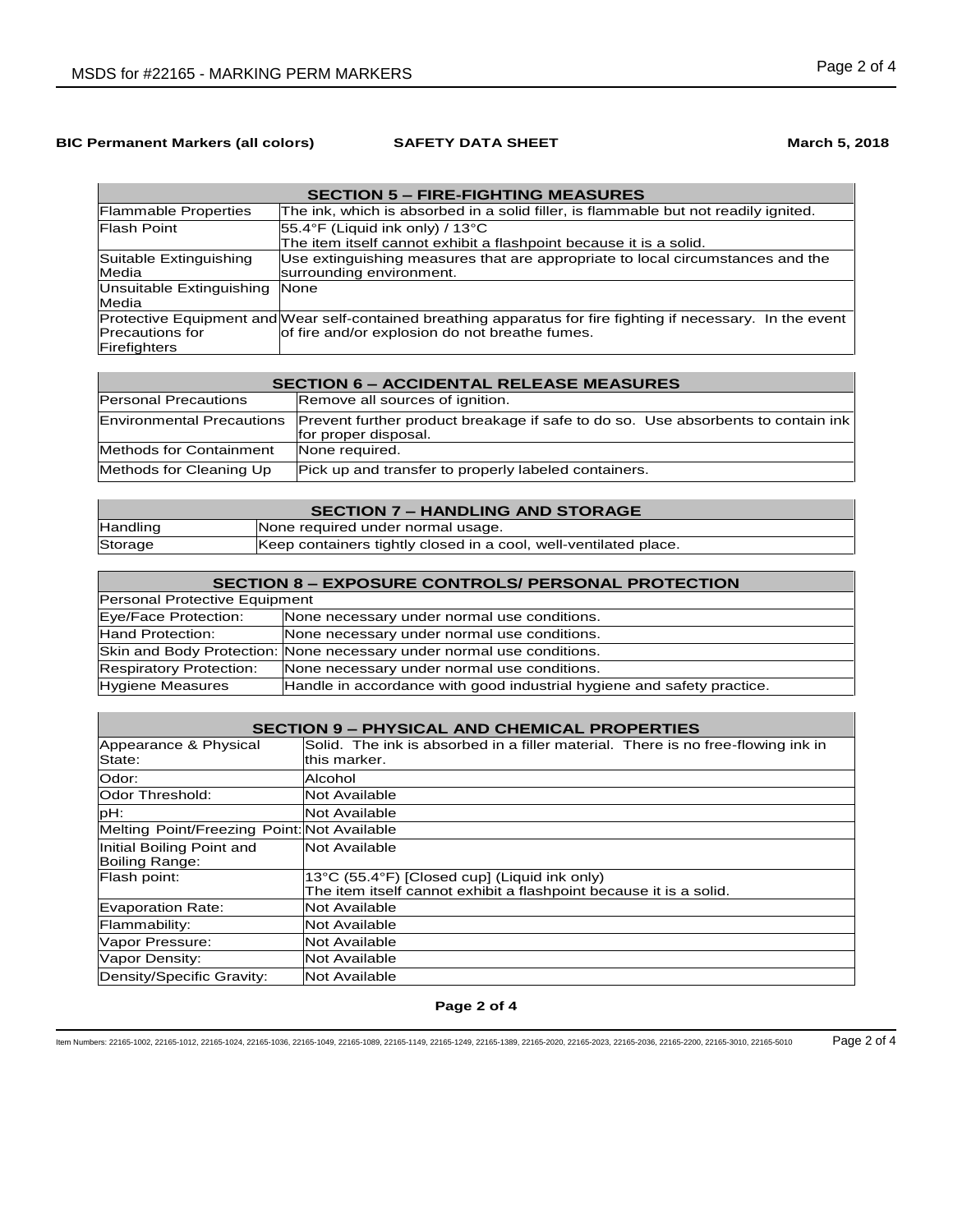### **BIC Permanent Markers (all colors) <b>SAFETY DATA SHEET March 5, 2018 March 5, 2018**

| Not Available<br>Auto-ignition<br>'emperature: |  |
|------------------------------------------------|--|

| <b>SECTION 10 - STABILITY AND REACTIVITY</b> |                                                            |
|----------------------------------------------|------------------------------------------------------------|
| Reactivity:                                  | This product is stable under the normal conditions of use. |
| Chemical Stability:                          | Stable                                                     |
| Possibility of Hazardous<br>Reactions:       | Not expected to undergo hazardous polymerization.          |
| Conditions to Avoid:                         | Avoid heat sources, sparks or flames.                      |
| Incompatible Materials:                      | None known.                                                |
| <b>Hazardous</b><br>Decomposition Products:  | Not expected to undergo decomposition.                     |

# **SECTION 11 – TOXICOLOGICAL INFORMATION**

See Section 2: Hazards Identification for any hazards.

### **SECTION 12 – ECOLOGICAL INFORMATION**

Not Available

# **SECTION 13 – DISPOSAL CONSIDERATIONS**

Waste Disposal Method: | In accordance with local, state, and federal guidelines and regulations.

| <b>SECTION 14 - TRANSPORT INFORMATION</b> |               |  |
|-------------------------------------------|---------------|--|
| <b>DOT</b>                                | Not regulated |  |
| <b>TDG</b>                                | Not regulated |  |
| <b>MEX</b>                                | Not regulated |  |
| <b>ICAO</b>                               | Not regulated |  |
| <b>IATA</b>                               | Not regulated |  |
| <b>IMDG/IMO</b>                           | Not regulated |  |

# **SECTION 15 – REGULATORY INFORMATION**

TSCA: All components are listed or exempted.

TSCA – United States Toxic Substances Control Act Section 8(b) Inventory

# **SECTION 16 – OTHER INFORMATION**

Latest Revision Date: March 5, 2018

OSHA Hazard Communication Standard does not apply to the product described in this Safety Data Sheet. The reasons for the exemption are contained in 29 CFR 1910.1200(b)(6)(ix) as amended September 14,

**Page 3 of 4**

Item Numbers: 22165-1002, 22165-1012, 22165-1024, 22165-1036, 22165-1049, 22165-1089, 22165-1149, 22165-1249, 22165-1389, 22165-2020, 22165-2023, 22165-2036, 22165-2200, 22165-3010, 22165-5010 Page 3 of 4